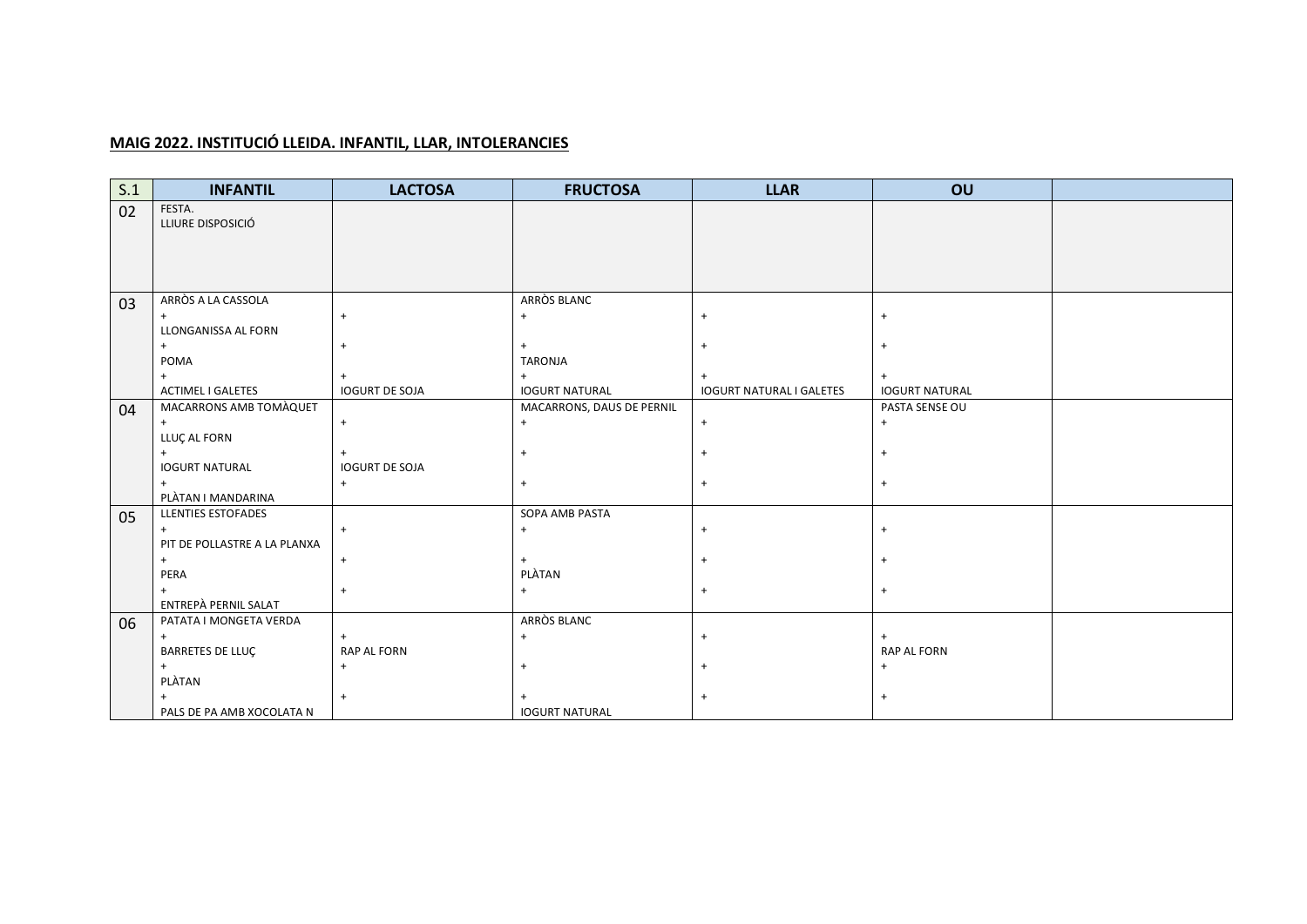| S.2 | <b>INFANTIL</b>             | <b>LACTOSA</b>          | <b>FRUCTOSA</b>             | <b>LLAR</b>                      | OU                    |  |
|-----|-----------------------------|-------------------------|-----------------------------|----------------------------------|-----------------------|--|
| 09  | SOPA DE POLLASTRE AMB       |                         |                             | SOPA DE POLLASTRE AMB            | PASTA SENSE OU        |  |
|     | <b>PISTONS</b>              |                         |                             | <b>PISTONS</b>                   |                       |  |
|     | $+$                         | $+$                     | $+$                         | $\ddot{}$                        | $\ddot{}$             |  |
|     | <b>MANDONGUILLES A LA</b>   |                         | <b>BISTEC VEDELLAPLANXA</b> | MANDONGUILLES A LA               |                       |  |
|     | JARDINERA                   |                         |                             | JARDINERA                        |                       |  |
|     | $+$                         | $\ddot{}$               | $+$                         | $+$                              | $\ddot{}$             |  |
|     | POMA                        |                         | <b>TARONJA</b>              | POMA                             |                       |  |
|     |                             |                         | $+$                         | $+$                              | $\ddot{}$             |  |
|     | ENTREPÀ PERNIL DOLÇ         | ENTREPÀ PERNIL SALAT    |                             | ENTREPÀ PERNIL DOLÇ              |                       |  |
| 10  | FIDEUS A LA CASSOLA         |                         | <b>FIDEUS AMB PERNIL</b>    | FIDEUS A LA CASSOLA              | PASTAN SENSE OU       |  |
|     | $+$                         | $+$                     | $\ddot{}$                   | $+$                              | $\ddot{}$             |  |
|     | <b>HALIBUT AL FORN</b>      |                         |                             | <b>HALIBUT AL FORN</b>           |                       |  |
|     |                             | $+$                     | $+$                         | $+$                              | $\ddot{}$             |  |
|     | PLÀTAN                      |                         |                             | PLÀTAN                           |                       |  |
|     |                             | $\ddot{}$               | $+$                         | $\ddot{}$                        | $\ddot{}$             |  |
|     | <b>ACTIMEL AMB GALETES</b>  | <b>IOGURT DE SOJA</b>   | <b>IOGURT NATURAL</b>       | <b>IOGURT NATURALAMB GALETES</b> | <b>IOGURT NATURAL</b> |  |
| 11  | FESTA.                      |                         |                             |                                  |                       |  |
|     | <b>SANT ANASTASI</b>        |                         |                             |                                  |                       |  |
|     |                             |                         |                             |                                  |                       |  |
|     |                             |                         |                             |                                  |                       |  |
|     |                             |                         |                             |                                  |                       |  |
|     |                             |                         |                             |                                  |                       |  |
| 12  | <b>CIGRONS AMB VERDURES</b> |                         | <b>MACARRONS AMB BACON</b>  | <b>CIGRONS AMB VERDURES</b>      |                       |  |
|     | $+$                         | $\ddot{}$               | $\ddag$                     | $\ddot{}$                        | $\ddot{}$             |  |
|     | POLLASTRE AL FORN           |                         |                             | POLLASTRE AL FORN                |                       |  |
|     | $+$                         | $^{+}$                  | $+$                         | $+$                              | $^{+}$                |  |
|     | <b>MADUIXES</b>             |                         |                             | <b>MADUIXES</b>                  |                       |  |
|     | $+$                         | $\ddot{}$               | $+$                         | $+$                              | $\ddot{}$             |  |
|     | ENTREPÀ PERNIL SALAT        |                         |                             | ENTREPÀ PERNIL SALAT             |                       |  |
| 13  | PAELLA D'ARRÒS I SIPIA      |                         | ARRÒS BLANC                 | PAELLA D'ARRÒS I SIPIA           |                       |  |
|     | $+$                         | $^{+}$                  | $+$                         | $+$                              | $^{+}$                |  |
|     | <b>BARRETES DE LLUÇ</b>     | LLUÇA LA PLANXA         |                             | <b>BARRETES DE LLUÇ</b>          | LLUÇA LA PLANXA       |  |
|     | $+$                         | $+$                     | $+$                         | $\ddot{}$                        | $\ddot{}$             |  |
|     | PERA                        |                         | KIWI                        | PERA                             |                       |  |
|     |                             |                         | $+$                         | $^{+}$                           | $\ddot{}$             |  |
|     | PALS DE PA I FORMATGET      | ENTREPÀ DE PERNIL SALAT | ENTREPÀ DE PERNIL SALAT     | PALS DE PA I FORMATGET           |                       |  |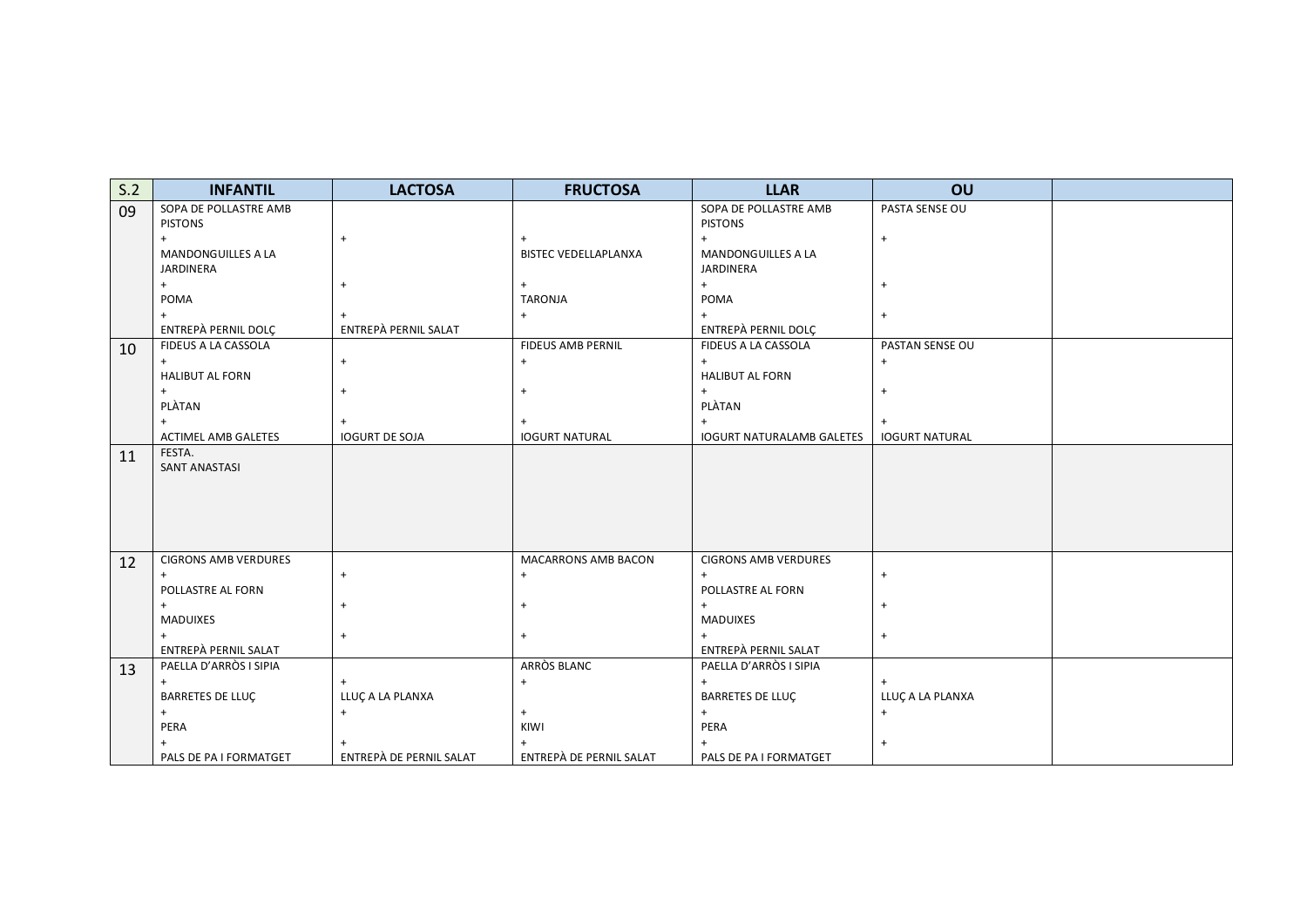| S.3 | <b>INFANTIL</b>               | <b>LACTOSA</b>               | <b>FRUCTOSA</b>             | <b>LLAR</b>                     | OU                           |  |
|-----|-------------------------------|------------------------------|-----------------------------|---------------------------------|------------------------------|--|
| 16  | CREMA PASTANAGA, ROSTES       |                              | <b>MACARRONS AMB PERNIL</b> | CREMA PASTANAGA, ROSTES         |                              |  |
|     |                               |                              |                             | $\ddot{}$                       | $+$                          |  |
|     | SANJACOBO                     | <b>BISTEC VEDELLA PLANXA</b> | <b>BISTEC VEDELA PLANXA</b> | SANJACOBO                       | <b>BISTEC VEDELLA PLANXA</b> |  |
|     |                               |                              | $\ddot{}$                   | $^{+}$                          | $\overline{+}$               |  |
|     | POMA                          |                              | <b>TARONJA</b>              | POMA                            |                              |  |
|     |                               |                              | $\ddot{}$                   |                                 | $+$                          |  |
|     | ENTREPÀ DE TONYINA            |                              |                             | ENTREPÀ DE TONYINA              |                              |  |
| 17  | SOPA DE POLLASTRE             |                              |                             | SOPA DE POLLASTRE               | PASTA SENSE OU               |  |
|     | $+$                           |                              | $+$                         | $+$                             | $+$                          |  |
|     | <b>GALL DINDI A LA PLANXA</b> |                              |                             | <b>GALL DINDI A LA PLANXA</b>   |                              |  |
|     | $+$                           |                              |                             | $+$                             | $\ddot{}$                    |  |
|     | PLÀTAN                        |                              |                             | PLÀTAN                          |                              |  |
|     |                               |                              |                             |                                 | $\ddot{}$                    |  |
|     | <b>ACTIMEL AMB GALETES</b>    | <b>IOGURT DE SOJA</b>        | <b>IOGURT NATURAL</b>       | <b>IOGURT NATURAL I GALETES</b> | <b>IOGURT NATURAL</b>        |  |
| 18  | ARRÒS AMB TOMÀQUET            |                              | <b>ARROS BLANC</b>          | ARRÒS AMB TOMÀQUET              |                              |  |
|     |                               | $\ddot{}$                    | $+$                         | $\ddot{}$                       | $+$                          |  |
|     | PIT DE POLLASTRE EMPANAT      |                              |                             | PIT DE POLLASTRE EMPANAT        | PIT DE POLLASTRE PLANXA      |  |
|     |                               | $+$                          |                             |                                 | $+$                          |  |
|     | NATILLA CREMA O XOCOLATA      | <b>NATILLA SOJA</b>          | <b>IOGURT NATURAL</b>       | <b>IOGURT NATURAL</b>           | <b>IOGURT NATURAL</b>        |  |
|     |                               | $+$                          | $+$                         |                                 | $+$                          |  |
|     | PLÀTAN I KIWI                 |                              |                             | PLÀTAN I KIWI                   |                              |  |
| 19  | <b>LLENTIES GUISADES</b>      |                              | SOPA DE POLLASTRE           | <b>LLENTIES GUISADES</b>        |                              |  |
|     |                               |                              | $\ddot{}$                   | $\ddot{}$                       | $+$                          |  |
|     | HAMBURGUESA VEDELLA           |                              |                             | HAMBURGUESA VEDELLA             |                              |  |
|     |                               |                              | $+$                         | $+$                             | $+$                          |  |
|     | MADUIXES                      |                              |                             | <b>MADUIXES</b>                 |                              |  |
|     |                               |                              | $\ddot{}$                   | $+$                             | $+$                          |  |
|     | ENTREPÀ PERNIL DOLC           | ENTREPÀ PERNIL SALAT         |                             | ENTREPÀ PERNIL DOLC             |                              |  |
| 20  | PATATA I MONGETA AL VAPOR     |                              | ARRÒS BLANC                 | PATATA I MONGETA AL VAPOR       |                              |  |
|     |                               | $\ddot{}$                    | $\ddot{}$                   | $\ddot{}$                       | $\ddot{}$                    |  |
|     | LIMANDA ARREBOSSADA           |                              |                             | LIMANDA ARREBOSSADA             |                              |  |
|     |                               |                              |                             | $+$                             | $+$                          |  |
|     | PERA                          |                              | KIWI                        | PERA                            |                              |  |
|     |                               |                              |                             |                                 | $+$                          |  |
|     | PALS DE PA I XOCOLATA N       |                              | ENTREPÀ DE PERNIL SALAT     | PALS DE PA I XOCOLATA N         |                              |  |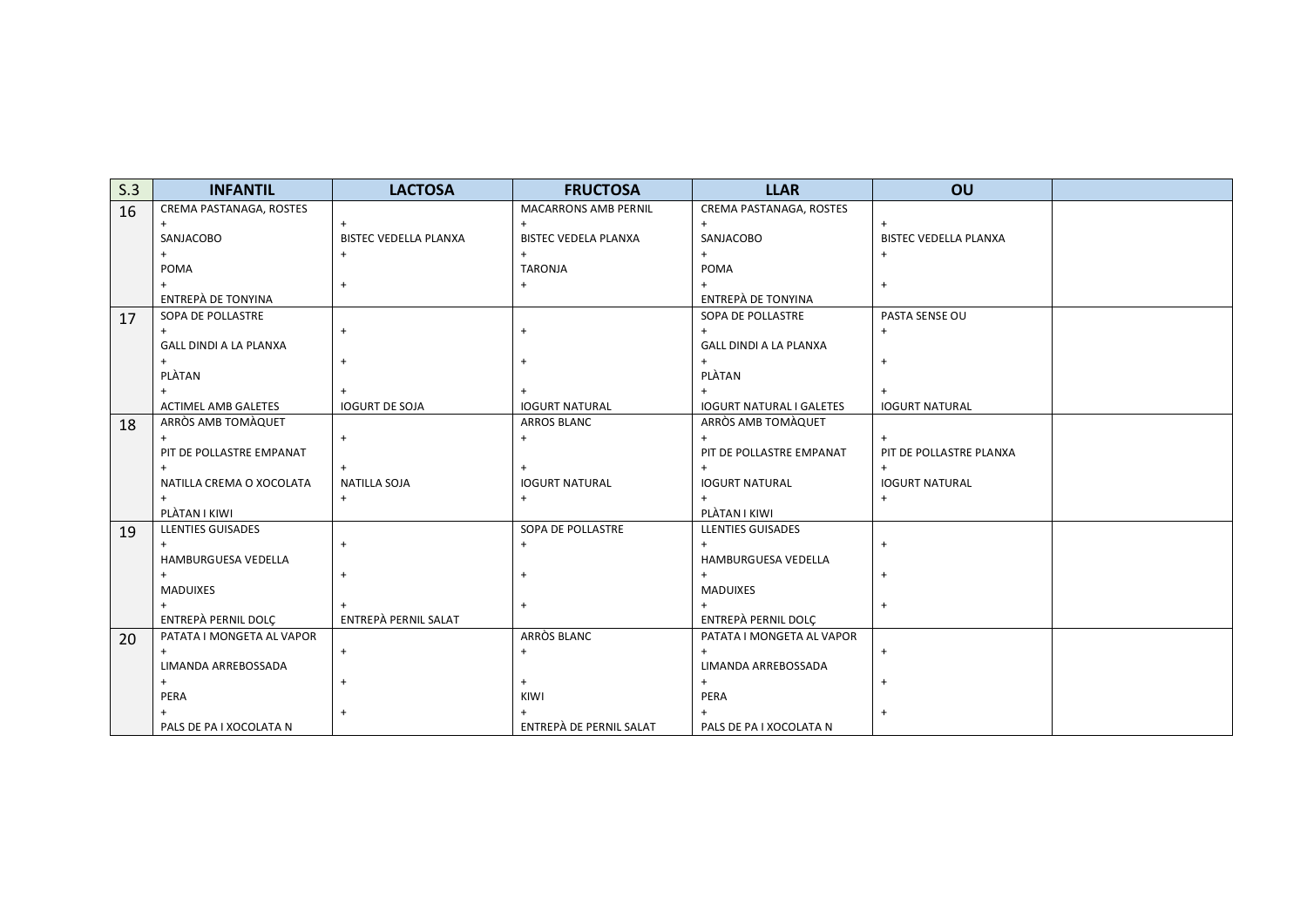| S.4 | <b>INFANTIL</b>                  | <b>LACTOSA</b>            | <b>FRUCTOSA</b>              | <b>LLAR</b>                      | OU                 |  |
|-----|----------------------------------|---------------------------|------------------------------|----------------------------------|--------------------|--|
| 23  | <b>CIGRONS GUISATS</b>           |                           | SOPA DE PISTONS              | <b>CIGRONS GUISATS</b>           |                    |  |
|     |                                  | $\ddot{}$                 | $\ddot{}$                    |                                  | $\ddot{}$          |  |
|     | PERNILETS DE POLLASTRE           |                           |                              | PERNILETS DE POLLASTRE           |                    |  |
|     | $+$                              | $\ddot{}$                 |                              |                                  | $+$                |  |
|     | ALBERCOCS                        |                           |                              | <b>TARONJA</b>                   |                    |  |
|     |                                  | $\ddot{}$                 |                              |                                  | $\ddot{}$          |  |
|     | ENTREPÀ PERNIL SALAT             |                           |                              | ENTREPÀ PERNIL SALAT             |                    |  |
| 24  | MACARRONS A LA BOLONYESA         |                           | <b>MACARRONS AMB PERNIL</b>  | MACARRONS A LA BOLONYESA         | MACARRONS SENSE OU |  |
|     |                                  |                           | $\ddot{}$                    |                                  | $^{+}$             |  |
|     | <b>BARRETES DE LLUÇ</b>          | LLUC A LA PLANXA          |                              | BARRETES DE LLUÇ                 | LLUÇA LA PLANXA    |  |
|     |                                  | $\ddot{}$                 |                              |                                  |                    |  |
|     | PLÀTAN                           |                           |                              | PLÀTAN                           |                    |  |
|     |                                  |                           |                              |                                  | $\ddot{}$          |  |
|     | <b>ACTIMEL I GALETES</b>         | <b>IOGURT DE SOJA</b>     | <b>IOGURT NATURAL</b>        | <b>IOGURT NATURAL I GALETES</b>  |                    |  |
| 25  | CREMA DE CARBASSÓ, ROSTES        |                           | ARRÒS BLANC                  | CREMA DE CARBASSÓ, ROSTES        |                    |  |
|     | $+$                              | $+$                       | $\ddot{}$                    | $+$                              | $+$                |  |
|     | LLOM DE PORC                     |                           |                              | LLOM DE PORC                     |                    |  |
|     |                                  |                           |                              |                                  | $+$                |  |
|     | <b>IOGURT DE SABORS</b>          | <b>IOGURT DE SOJA</b>     | <b>IOGURT NATURAL</b>        | <b>IOGURT NATURAL</b>            |                    |  |
|     |                                  | $\ddot{}$                 |                              |                                  | $+$                |  |
|     | PLÀTAN I KIWI                    |                           |                              | PLÀTAN I KIWI                    |                    |  |
| 26  | SOPA DE PASTA AMB PILOTA         |                           |                              | SOPA DE PASTA AMB PILOTA         | PASTA SENSE OU     |  |
|     | $^{+}$                           | $+$                       |                              | $\ddot{}$                        | $+$                |  |
|     | ESTOFAT DE VEDELLA               |                           | <b>BISTEC VEDELLA PLANXA</b> | <b>ESTOFAT DE VEDELLA</b>        |                    |  |
|     | $+$                              | $^{+}$                    |                              | $+$                              | $+$                |  |
|     | KIWI                             |                           |                              | KIWI                             |                    |  |
|     |                                  |                           | $\ddot{}$                    |                                  | $+$                |  |
|     | ENTREPÀ PERNIL DOLÇ              | ENTREPÀ DE PERNIL SALAT   |                              | ENTREPÀ PERNIL DOLÇ              |                    |  |
| 27  | <b>ESPAGUETIS AMB TOMAQUET I</b> |                           | SENSE TOMAQUET               | <b>ESPAGUETIS AMB TOMAQUET I</b> | PASTA SENSE OU     |  |
|     | <b>TONYINA</b>                   |                           |                              | <b>TONYINA</b>                   |                    |  |
|     | $\ddot{}$                        | $\ddot{}$                 |                              |                                  |                    |  |
|     | <b>TRUITA DE PATATA</b>          |                           | LLUC A LA PLANXA             | TRUITA DE PATATA                 | LLUC A LA PLANXA   |  |
|     | $+$                              | $\ddot{}$                 |                              | $+$                              | $\ddot{}$          |  |
|     | POMA                             |                           |                              | <b>MADUIXES</b>                  |                    |  |
|     |                                  |                           |                              |                                  | $\ddot{}$          |  |
|     | PALS DE PA I FORMATGET           | PALS D EPA AMB XOCOLATA N |                              | PALS DE PA I FORMATGET           |                    |  |